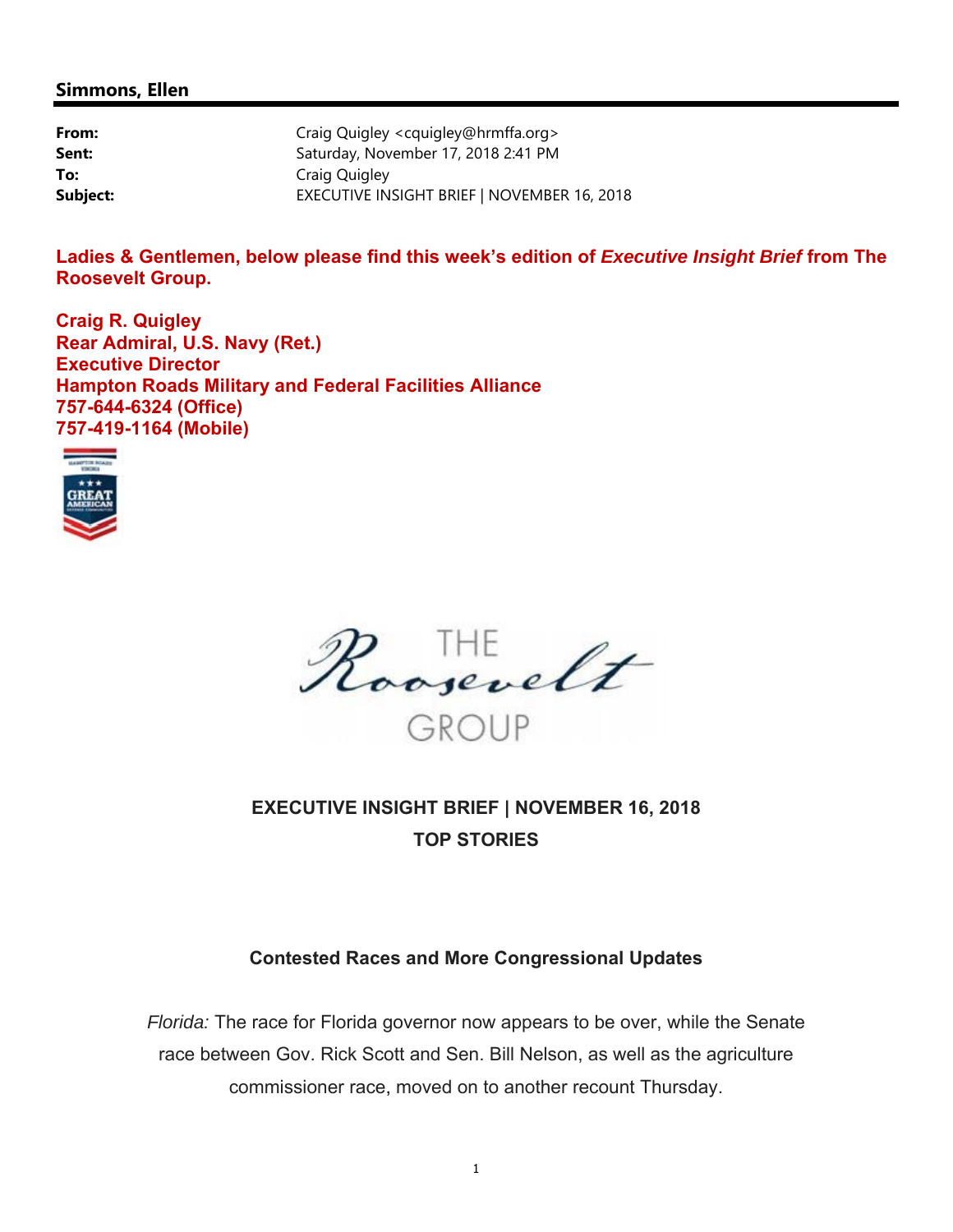Florida Secretary of State Ken Detzner declared Thursday afternoon that the results from the machine recount of the Senate and agriculture commissioner races met the statutory threshold of 0.25 percent to trigger a manual recount, which is to be completed on Nov. 20.

After the machine recount was complete, Republican Ron DeSantis was still leading Democrat Andrew Gillum by approximately 0.4 percent of all ballots cast, falling short of the margin necessary to qualify for a manual recount. Read the full rundown here.

*Georgia:* A federal judge's split-decision ruling Wednesday night energized the campaigns of both Georgia gubernatorial candidates but didn't bring resolution to a bitter race that stretched into its second week.

While U.S. District Judge Steve Jones sided with the Stacey Abrams' campaign, ordering that the secretary of state's office must not certify election results without confirming each county's vote tally includes absentee ballots on which the voter's date of birth is missing or incorrect, he ruled against them on two other points.

The judge will not require counties to accept absentee ballots with incorrect addresses or provisional ballots cast by people who tried to vote in the wrong county, prompting Brian Kemp's campaign to again claim victory. Read more here.

*Arizona:* Republican U.S. Rep. Martha McSally conceded Arizona's U.S. Senate race to Democratic Congresswoman Kyrsten Sinema on Monday after the latest vote count showed McSally trailing by more than 38,000 votes out of more than 2.2 million ballots cast. McSally may not have to wait very long, though, to have another opportunity to capture a seat. Read why here.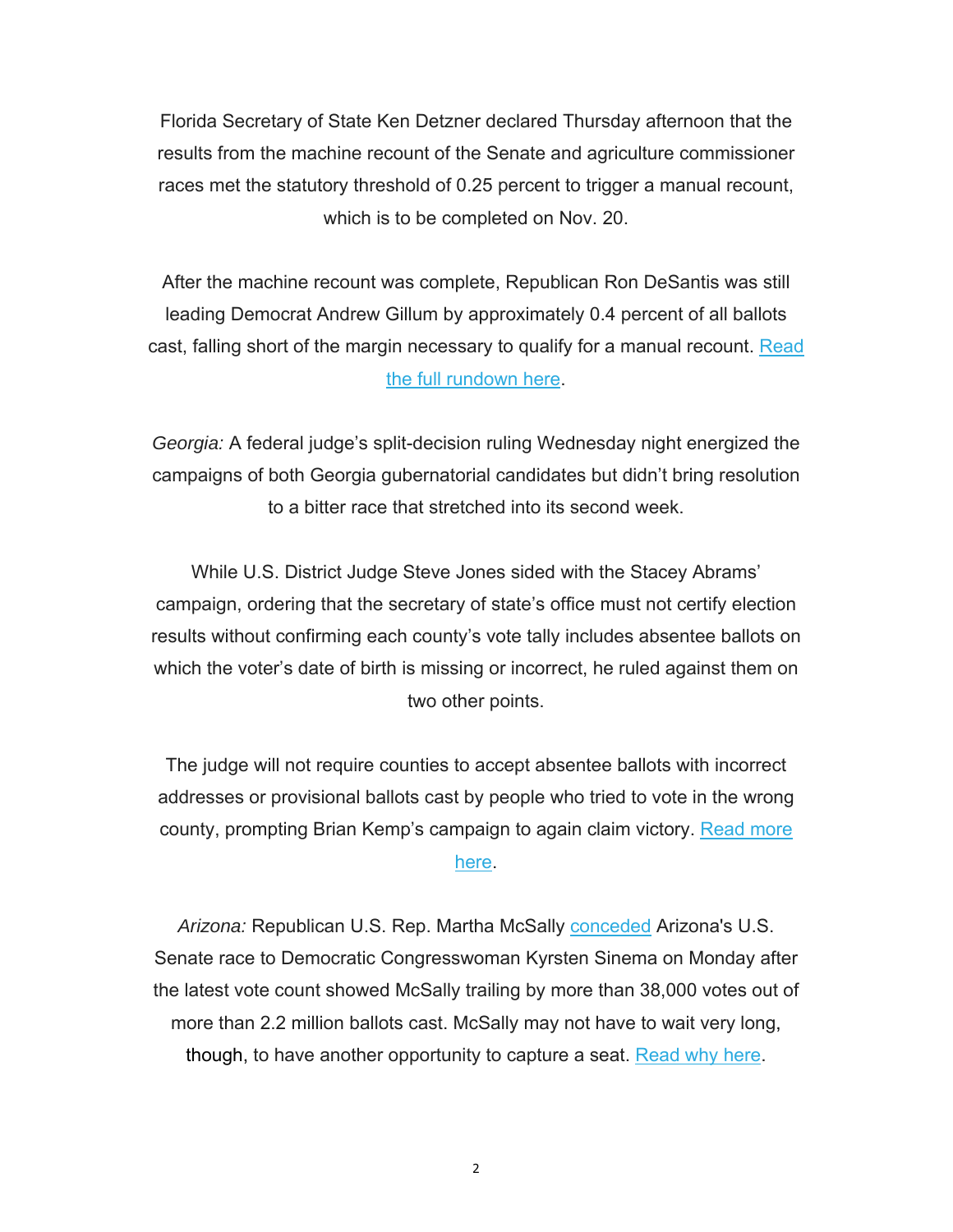*Senate & House Leadership:* The three leadership elections that took place Wednesday went largely as expected. Kentucky Sen. Mitch McConnell was reelected Majority Leader of the Senate and New York Sen Chuck Schumer is again the Minority Leader. Sen. Joni Ernst of Iowa on Wednesday beat Nebraska's Deb Fischer to win the Republican Senate Conference vice chairmanship, the only contested leadership race in a Senate that will return the bulk of the parties' leaders.

House Republicans have elected Kevin McCarthy, from California, to be their next leader as Paul Ryan steps down and the Democrats seize the House majority. McCarthy beat our Rep. Jim Jordan of Ohio for the nomination. He is tasked in the months ahead with charting the party's path back to the majority in 2020. And more immediately, he will oversee Republicans' efforts to protect President Trump from the expected onslaught of oversight, investigations and even a potential impeachment by newly empowered House Democrats.

Representative Nancy Pelosi asserted Thursday that she has enough support among her colleagues to become the next speaker of the House, as the first hint of opposition emerged from an Ohio Democrat, Representative Marcia Fudge, who said she is considering a run. Disgruntled Democrats claim they have 17 names on a letter opposing Pelosi's leadership. They say those signing are pledging to vote against the 78-year-old Californian when the full chamber elects the next speaker on Jan. 3.

#### **California Fires Burn through the State**

Fires are scorching their way across the state of California as residents flee and entire towns are burned to ash. At least 63 people have died in the Camp Fire—the deadliest wildfire in state history and among its most destructive. The fire has torn through the northern town of Paradise, laying waste to some 140,000 acres (nearly 220 square miles). The fire in Northern California is now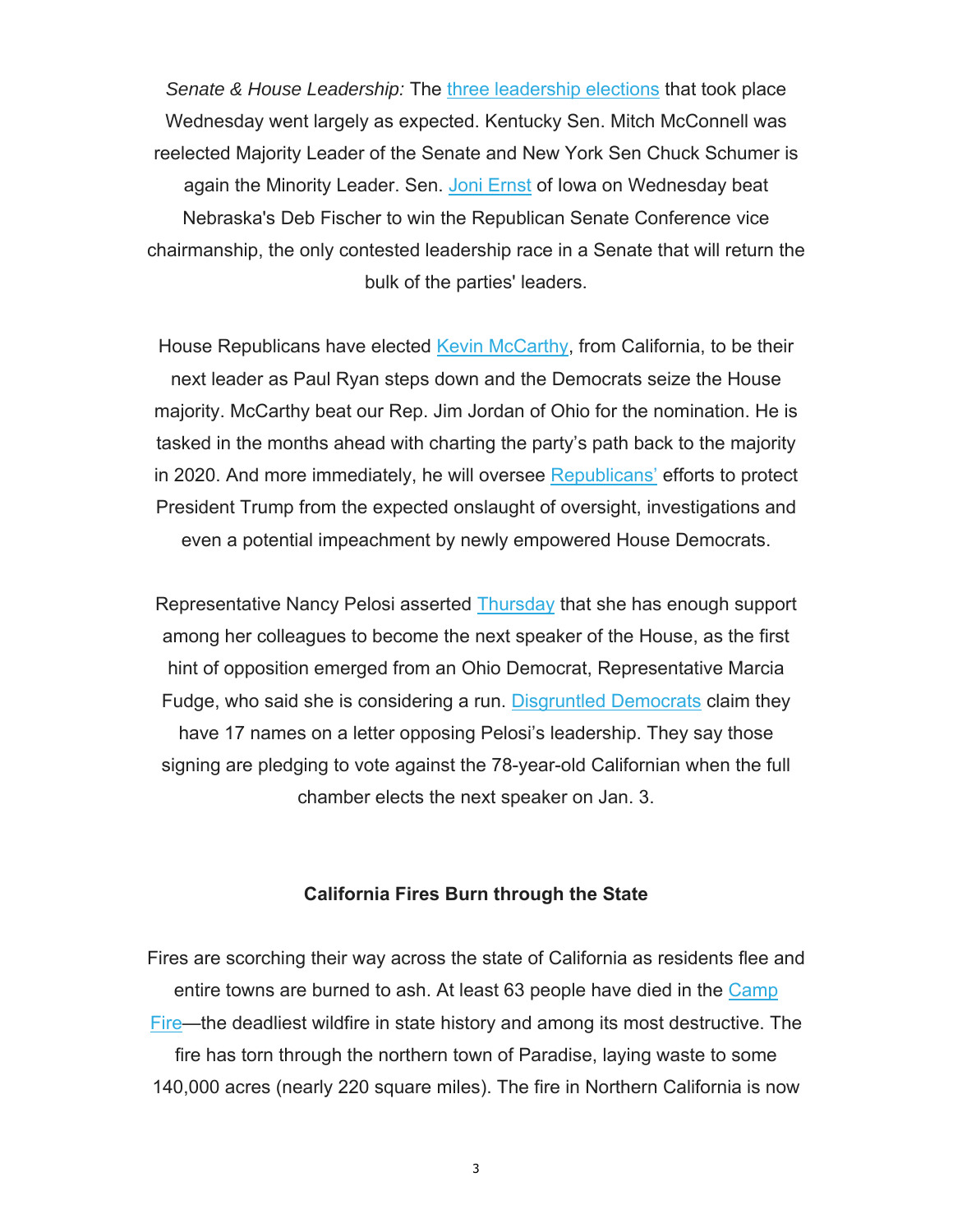at 40 percent containment, a week after it started. Since Nov. 8, it has destroyed 8,756 homes. To get a sense of the immense amount of land the fires cover, click here for an interactive map.

As of early Friday morning, at least 63 are now dead from the Northern California wildfire and officials say they have a missing persons list with 631 names on it in an ever-evolving accounting of the missing after the nation's deadliest wildfire in a century.

### **Russia**

The National Defense Strategy Commission, made up of 12 former national security officials and experts, was tasked with evaluating the nation's defenses and reviewing the National Defense Strategy. The Report essentially states that the Trump administration's new National Defense Strategy is insufficiently resourced and the U.S. runs the risk of a military defeat by China or Russia.

However, new technology developed at Wright-Patterson AFB—home to the Air Force Research Lab—may be the difference between defeat and victory, according to one report. "Wright-Patt has brought the tools that will make it possible to avoid defeat in Europe or Asia," said Loren Thompson, senior defense analyst at Virginia-based Lexington Institute. "Wright-Patt is crucial to avoiding a defeat if there's a World War III." Read the full story here.

A Russian fighter jet intercepted a U.S. Navy surveillance plane in an "unsafe" manner in international airspace over the Black Sea on Monday, the Navy said. The Russian Su-27 made a high-speed pass near the U.S. EP-3 Aries II aircraft, in one instance turning on its afterburners and placing the American

aircrew at risk.

According to U.S. Naval Forces Europe-Africa/U.S. 6th Fleet, the EP-3 was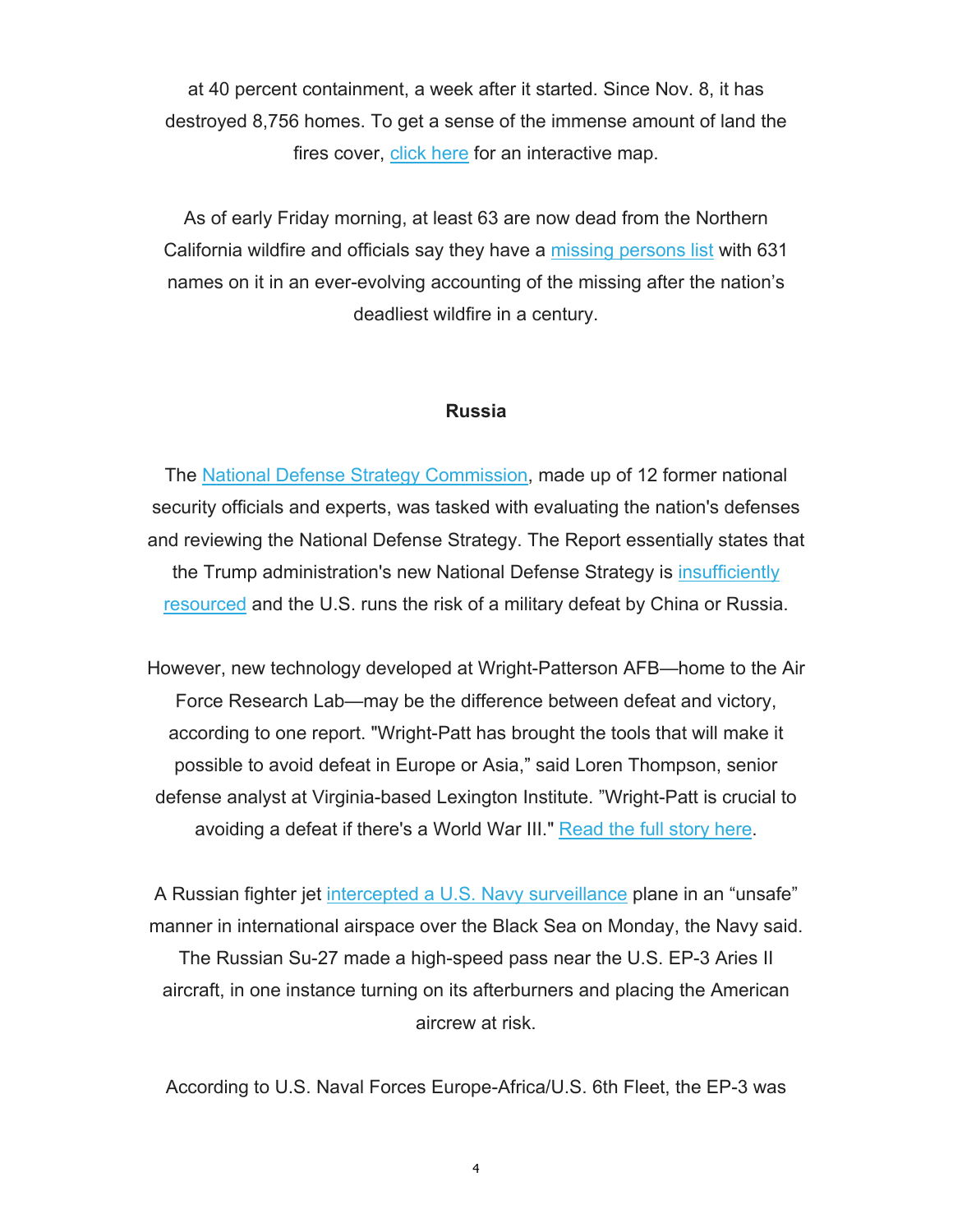flying in international airspace over the Black Sea. The Su-27 made two speedy passes by the American plane. The first pass reportedly subjected the Navy aircrew to turbulence as the jet passed in front of the lumbering, 1960s-era turboprop spy plane. The second pass was much more serious, the Navy says. It alleges that the Russian jet turned on its afterburners as it banked away from the American plane. Read the full story and see videos of the incident here.

Messing with Finland's GPS? Finland's GPS signal was intentionally disrupted during NATO war games in the Nordic countries over the past few weeks and the culprit could be Russia, Prime Minster Juha Sipila said on Sunday. Finland is not a NATO member but joined the war games which began last month. On top of that, the Norwegian Defense Ministry said Tuesday that Russian forces in the Arctic disturbed their GPS location signals as well.

NATO's huge exercise Trident Juncture that included soldiers from 31 countries, was staged in Norway from Oct. 25 to Nov. 7. Finland and Sweden, which are not NATO members, also took part in the drill. Read more.

### **Pentagon News**

Supersonic bizjets may attract Pentagon interest—if supersonic passenger jets return to the skies, the U.S. military might find a few reasons to lease or even buy a few. This may be of interest to the Pentagon for a few reasons, said Richard Aboulafia, vice president of the Teal Group. A supersonic passenger jet could help hostage-rescue or combat-search-and-rescue teams get on scene in a hurry, or bring senior officials in to help resolve a crisis, Aboulafia said. Full story here.

Pentagon researchers test 'worst-case scenario' attack on U.S. power grid—the Defense Advanced Research Projects Agency exercise, which took place from Nov. 1 to Nov. 7, was fictional, but it was designed to mimic all the hurdles and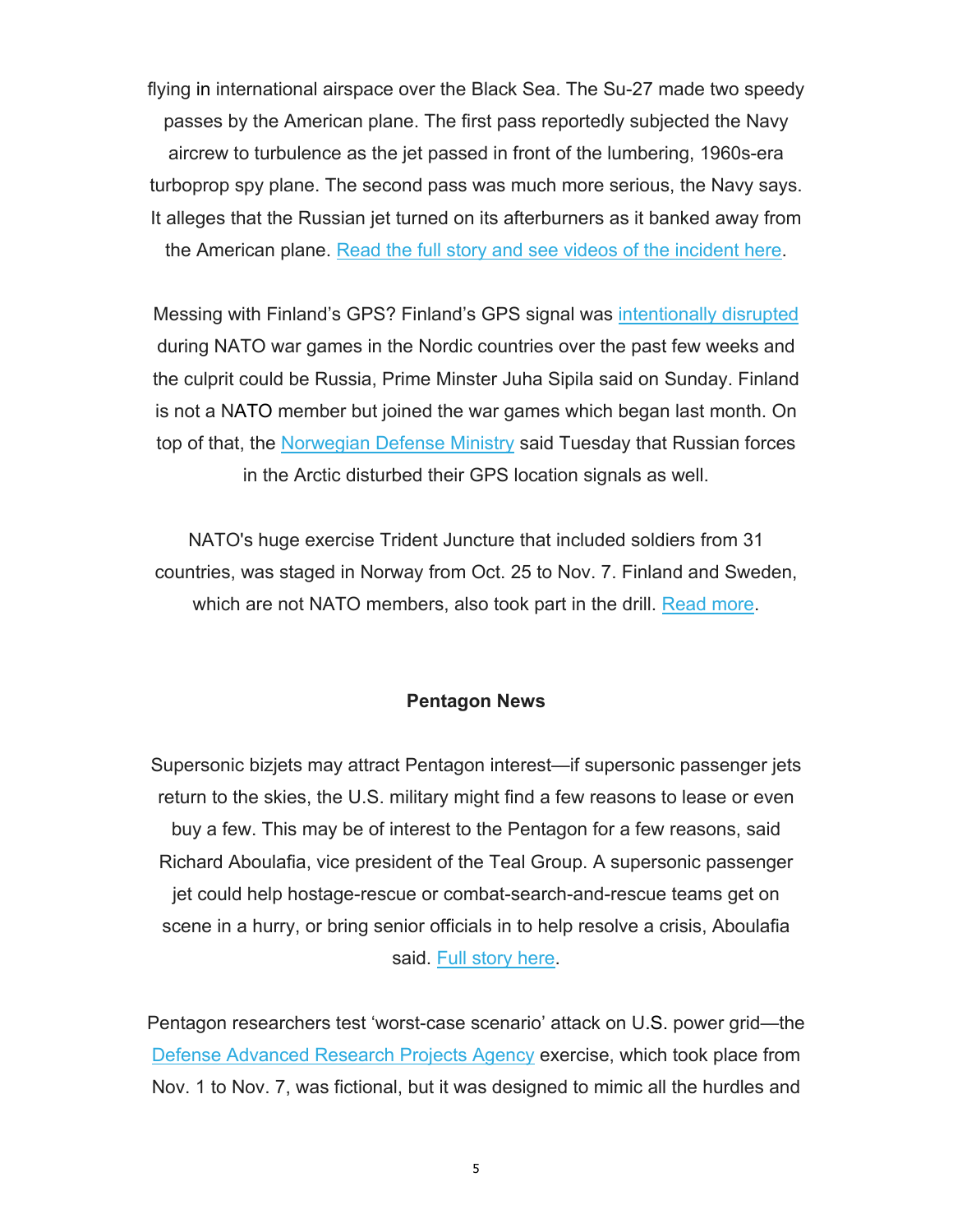uncertainty of a real-world cyberattack that took out power across the nation for weeks on end–a scenario known as a "black start." Over the course of the seven-day exercise, more than 100 people gathered on the island, filling every necessary role to mimic an actual black start.

The U.S. Department of Defense "failed" its first-ever audit, released Thursday, according to a senior official. The U.S. defense budget for the 2018 fiscal year that ended on Sept. 30 was \$700 billion. It was unclear what consequences there would be for the failed audit, but defense officials and outside experts have said it may be years before the Pentagon is able to fix its accounting gaps and errors and pass an audit. A 1990 federal law mandated that U.S. government agencies be audited, but the Pentagon had not faced a comprehensive audit until this one was launched in December. Read more.

The Pentagon wants more money for lasers to defend against missiles and drone swarms—the U.S. military will request more money to develop lasers, microwave beams, and other directed-energy defenses to fight off missiles and drone swarms, the Pentagon's top weapons engineer said Tuesday. "You're going to see, in upcoming budgets for missile defense, a renewed emphasis on laser scaling [meaning scaling up the power of lasers] across several technologies," Michael Griffin, defense undersecretary for research and engineering, said at an event hosted by the Center for Strategic International Studies. Click here for full story.

New sub in the making? The U.S. Navy is firming up plans for new, large cruise-missile submarines to replace the four aging Ohio-class SSGNs.

The sailing branch is also working on a new missile for these boats. The combination of new submarines and missiles could help the Navy to restore its overall firepower potential after older subs have decommissioned.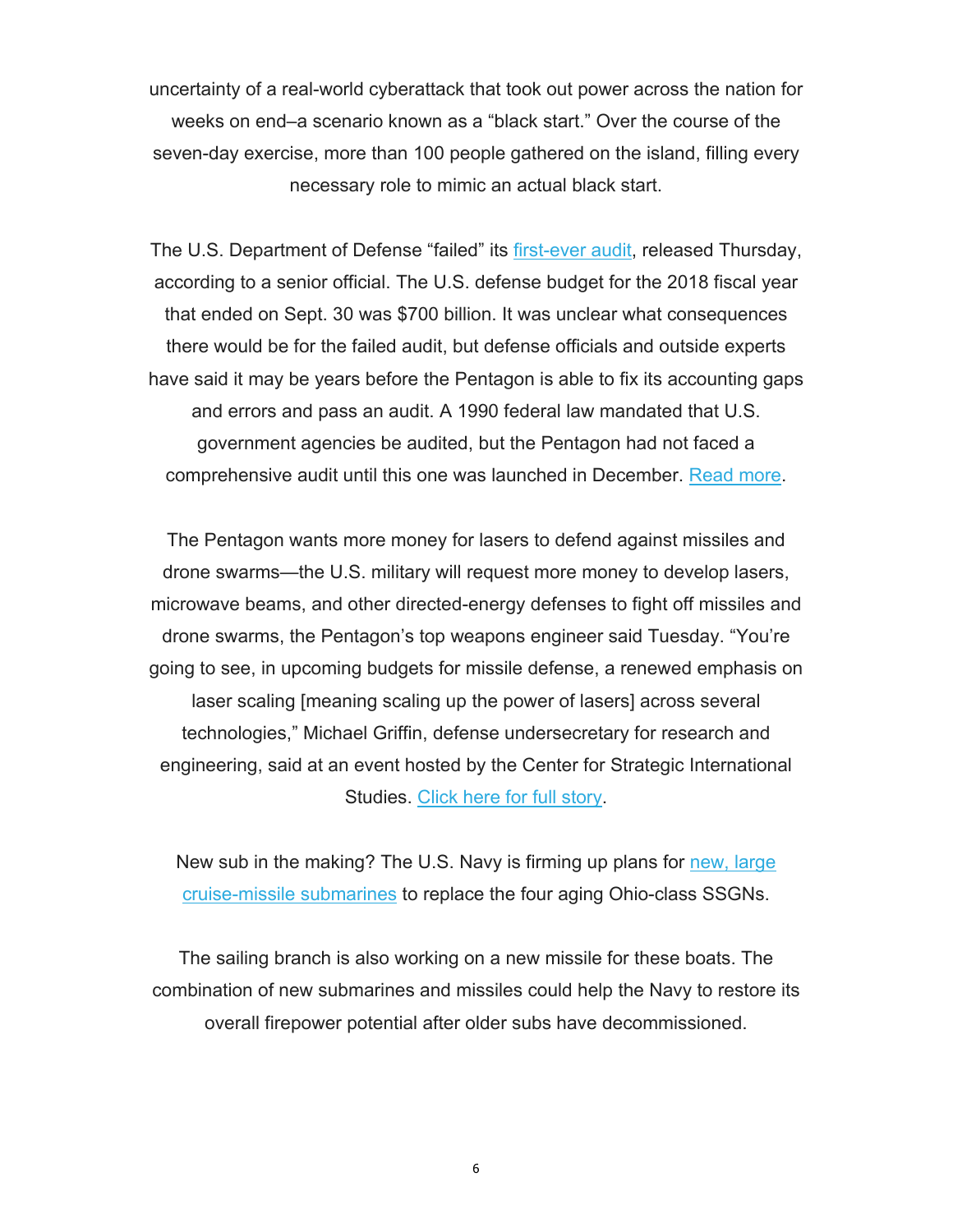### **Quick Hits**

Amazon plans to build major new campuses in New York City and next to the Pentagon near Washington DC, and expand its operations in Nashville. The three locations could create some 55,000 jobs in the next two decades. Amazon said it expected to invest about \$2.5B each in New York and Arlington, where the offices are planned to host more than 25,000 "high-paying jobs." It said Nashville, TN would become Amazon's new East Coast hub of operations, creating another 5,000 positions. Another result of this decision is that the two locations have suddenly become solid-gold real estate, as values shoot up.

Click here to read about that.

Avigdor Lieberman announced Wednesday that he is resigning as Israeli defense minister over an Egyptian-brokered cease-fire that ended the most serious flare-up in violence in more than four years between Israel's military and Palestinians in the Hamas-ruled Gaza Strip. Lieberman termed the ceasefire ending two days of intense fighting "surrender to terrorism," and said he could no longer serve a government that endorsed it. The deal comes after hundreds of rockets were fired into Israel from Gaza followed by Israeli airstrikes that flattened buildings throughout Gaza. More here.

One pilot died in a T-38 training aircraft Tuesday night at Laughlin Air Force Base in Texas. The aircraft, which is used for training student pilots to fly fighter or bomber jets, crashed about 7:40 p.m. The crash is the second fatal crash of a T-38 at Laughlin in 12 months, coming almost one year after Air Force Capt. Paul J. Barbour was killed. Read more.

Stormy Daniels attorney Michael Avenatti was arrested Wednesday in Los Angeles and booked on a felony domestic violence charge, Los Angeles police confirmed. Avenatti, an anti-Trump fixture on the cable news circuit who is exploring a 2020 run for president, was arrested at 2:05 p.m. on the 10000 block of Santa Monica Boulevard, police said. Avenatti, who has denied the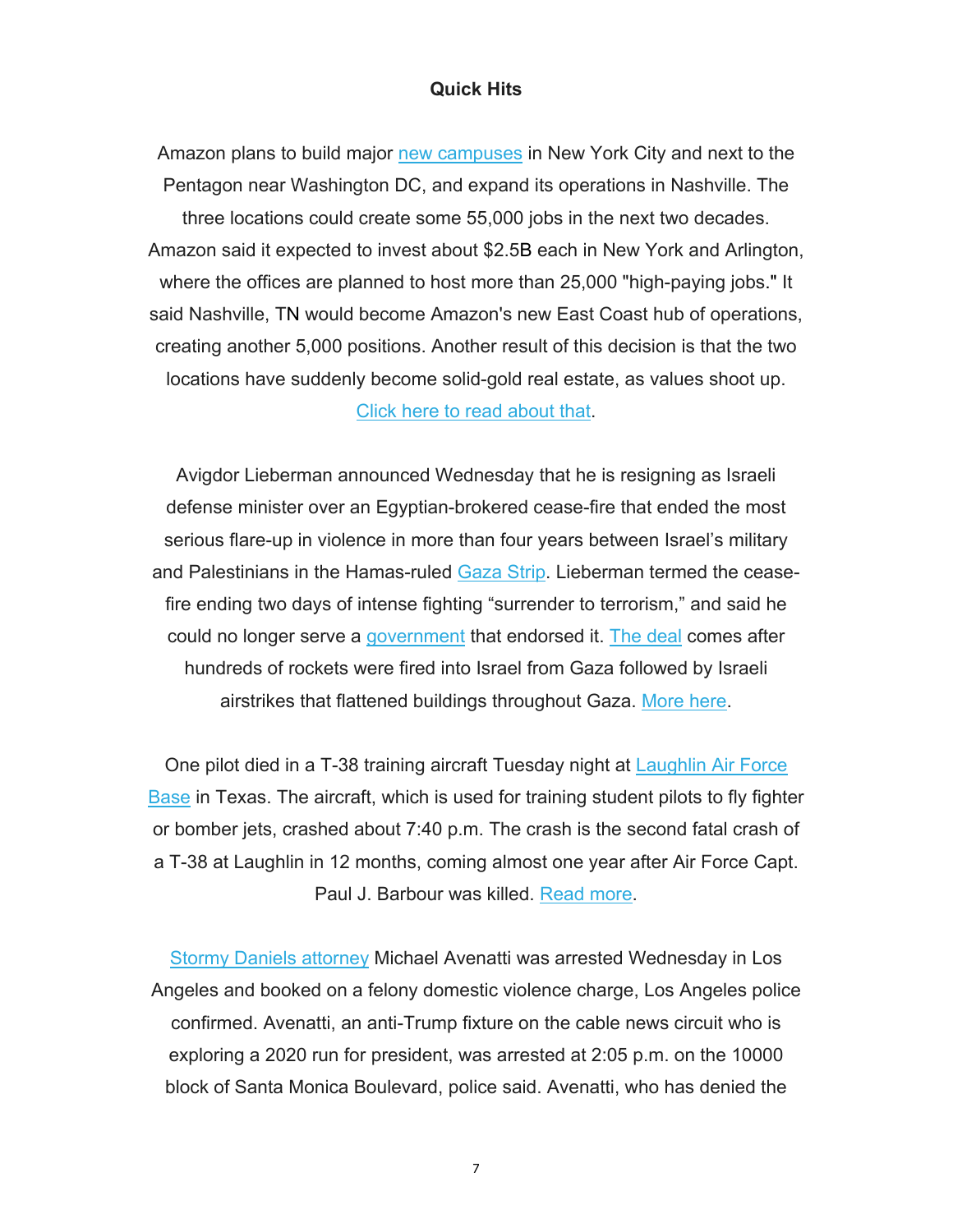allegation, was booked Wednesday afternoon after police took a report on Tuesday of the alleged incident. He was released on \$50,000 bail. Read more.

The U.S. on Thursday announced **sanctions** against 17 Saudi Arabian officials over the killing of Washington Post contributor Jamal Khashoggi at the kingdom's consulate in Istanbul. The news followed Saudi Arabia's top prosecutor recommending the death penalty for five suspects in the murder of the former regime insider who became a critic of Saudi Arabia's de facto ruler Crown Prince Mohammed bin Salman.

# **Look Ahead**

# *Saturday, November 17*

10:00am: Conference: The Arms Control Association, Prevent Nuclear War/Maryland and the Goucher College Peace Studies Program

Topic: Foreign Affairs

Goucher College, 1021 Dulaney Valley Road, Kelley Lecture Hall, Baltimore, Md.

# *Monday, November 19*

11:00am: Hearing: Senate Homeland Security and Governmental Affairs **Committee** 

Topic: Effects of Tariffs and Trade Policy on Alabama University of South Alabama, Student Center Ballroom, 307 North University Boulevard, Mobile, Ala.

# *Tuesday, November 20*

10:00am: Discussion: The Brookings Institution

Topic: Budget Brookings Institution, 1775 Massachusetts Avenue NW, Saul/Zilkha Room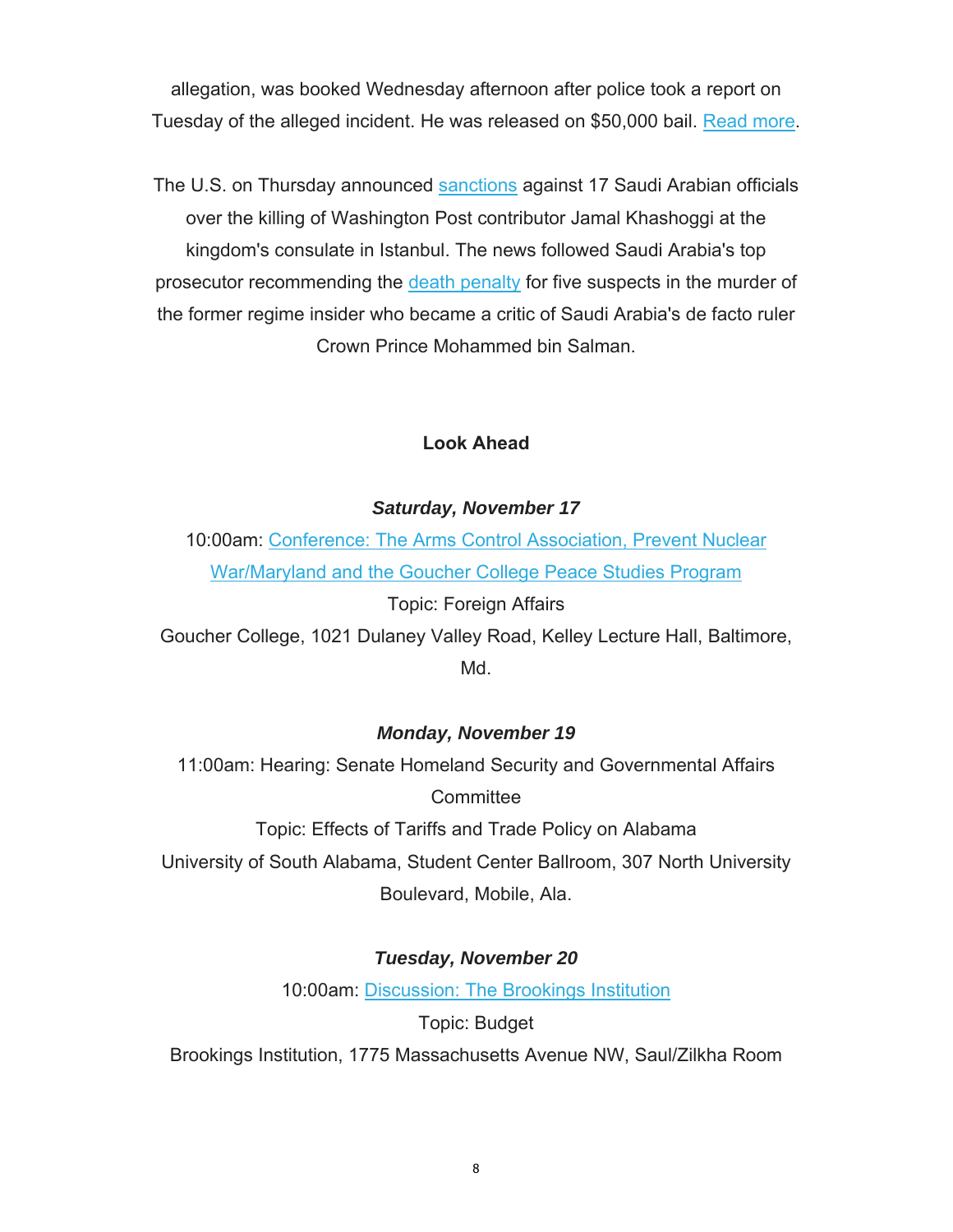In sports, New York Mets pitcher, Jacob deGrom has won the NL Cy Young award (for best pitcher)—Woohoo!! Have a great Thanksgiving!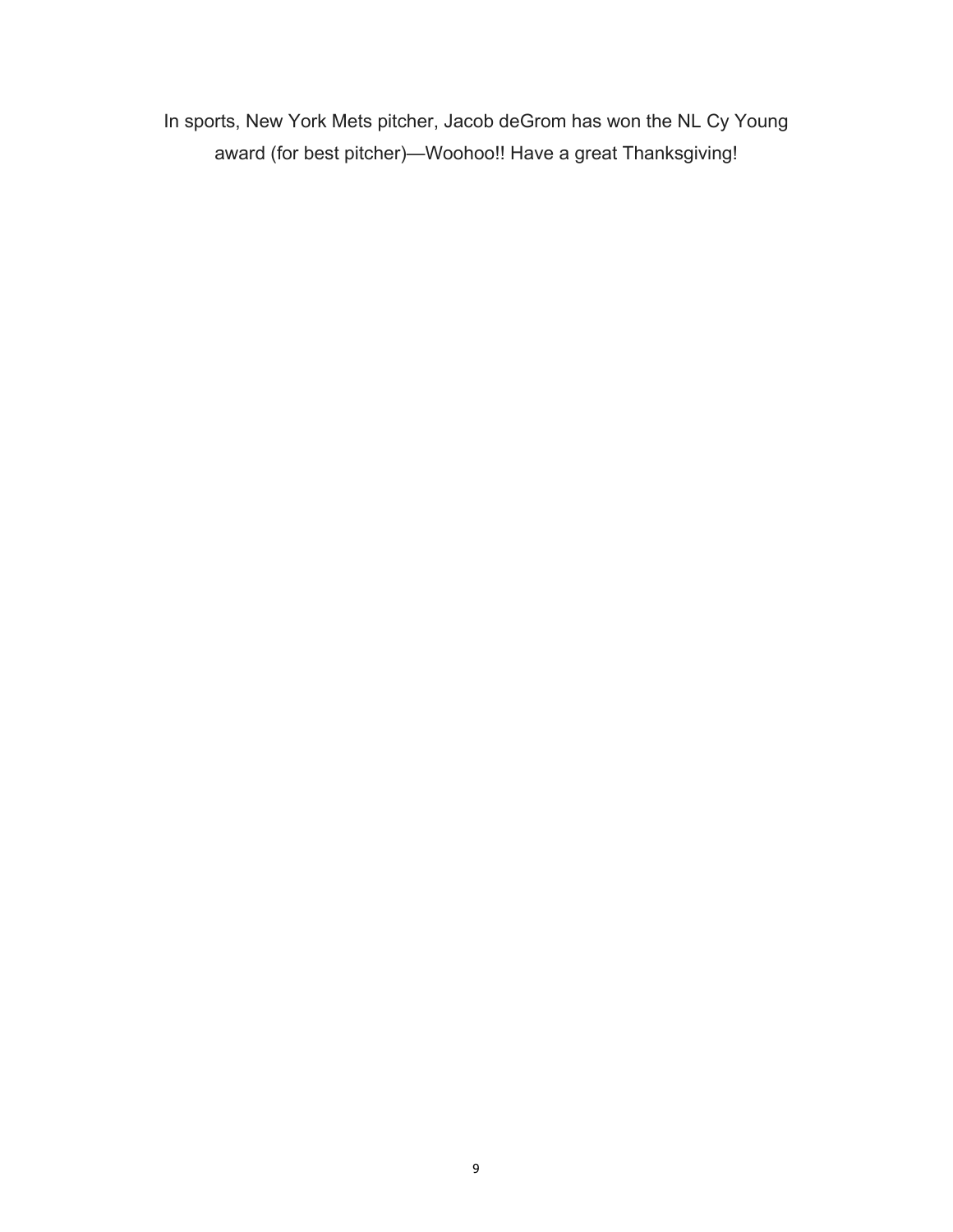

### **Hampton Roads Planning District Commission Resolution 2018-02**

# **Resolution of the Hampton Roads Planning District Commission supporting** offshore wind development off the coast of Virginia

Whereas, recent reports by the Virginia Department of Mines, Minerals and Energy have identified the potential for significant economic development opportunities for the Commonwealth of Virginia and the Hampton Roads region from the emerging offshore wind industry; and

Whereas, the U. S. East Coast opportunity for offshore wind extends from South Carolina to New England and has a twenty-year buildout potential of 20,000 megawatts of installed capacity (2,000 - 3,000 wind turbines) with the potential to generate over 14,000 jobs in the construction, maintenance, manufacturing and other service related industries; and

Whereas, Dominion Energy contracted in 2017 with a global wind leader, Ørsted Energy of Denmark, to build Coastal Virginia Offshore (CVOW), a two turbine, 12 MW demonstration project located 23.5 nautical miles offshore from the Virginia Beach coastline. The CVOW project is targeted for completion in 2020 and will lay the groundwork for potential large-scale commercial development up to 2,000 MW; and

Whereas, studies of the market opportunities for attracting the offshore wind industry to the U. S. East Coast have identified several unique competitive advantages for Virginia and the Hampton Roads region, including:

- Pro-Business Climate
- America's Largest Shipbuilding Industry
- Unmatched Port Infrastructure
- Congestion-Free Harbor Navigation
- Progressive State Energy Policy
- Zero Air Draft for Ocean-Going Vessels
- High-Quality Workforce
- Abundant Waterfront Land and Infrastructure
- Strategic Geographic Location.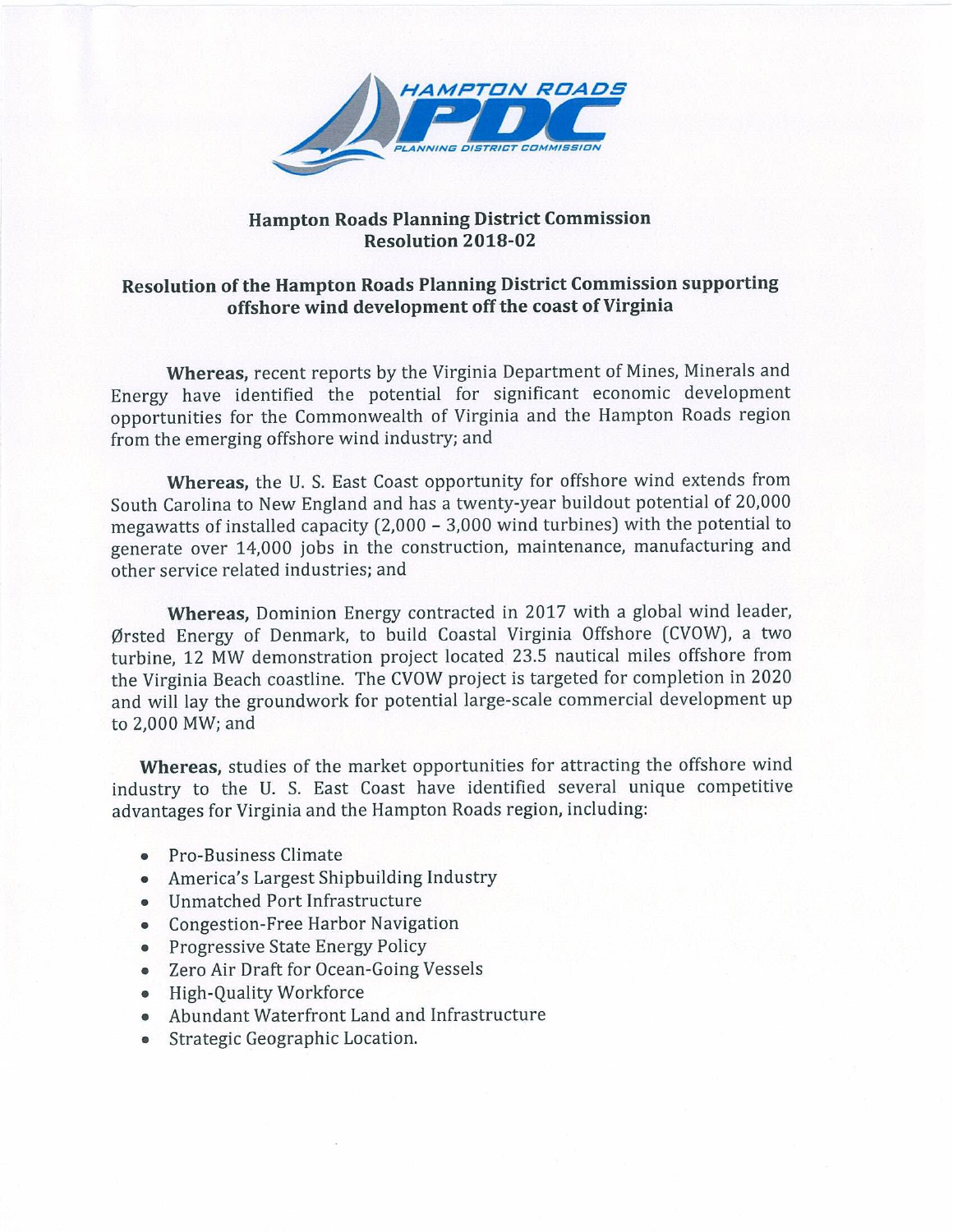Whereas, offshore wind development offers several opportunities for a better energy future and improved quality of life for Virginia residents, including:

- Reduced Reliance on Out-of-State Electricity by 30%
- Elimination of 3 Million Tons of Carbon Dioxide Pollution per Year
- Powering More than 500,000 Homes with Renewable Energy
- Improving Energy Resiliency and Security

Whereas, planning and development of offshore wind projects undergoes a federally mandated environmental review and permitting process which includes input from all affected stakeholders from the local, state and federal levels including environmental agencies, commercial fishing interests and the Department of Defense; and

Whereas, reports by HRPDC, Reinvent Hampton Roads, the Hampton Roads Economic Development Alliance and GO Virginia Region 5 have identified the need to diversify the Hampton Roads economy and create higher-paying jobs by working collaboratively as a region and focusing limited resources on target business sectors; and

Whereas, several organizations have adopted resolutions or provided letters of support for the development of offshore wind off the Virginia coast, including the City of Norfolk, the City of Virginia Beach, the Virginia Chamber of Commerce, the Hampton Roads Chamber of Commerce, Reinvent Hampton Roads and the Northern Virginia Regional Commission.

Now therefore, be it resolved that the Hampton Roads Planning District Commission hereby:

- 1. Agrees to support the Department of Mines, Minerals and Energy as well as other state, regional and federal agencies to proactively pursue regional economic development efforts related to the offshore wind supply chain.
- 2. Agrees to support state and regional workforce development agencies in their efforts to develop new and strengthen existing workforce development programs to further advance the offshore wind supply chain.
- 3. Agrees to support state and regional partners to develop a Virginia offshore wind branding campaign.
- 4. Agrees to work with federal, state and regional partners and the Hampton Roads Delegation to identify economic development incentives and infrastructure funding programs to promote development of the offshore wind supply chain.